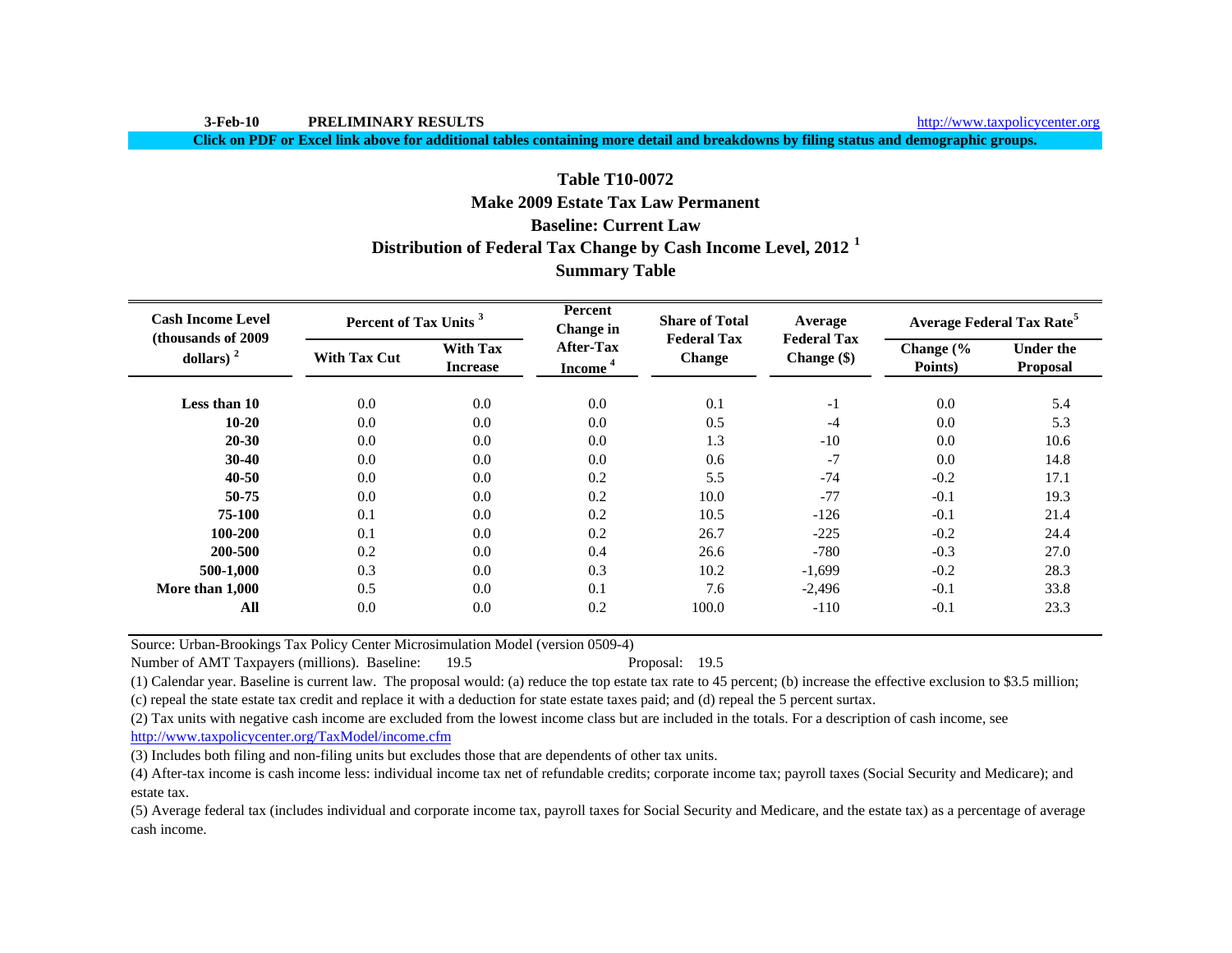# **Distribution of Federal Tax Change by Cash Income Level, 2012 1 Detail Table Table T10-0072Make 2009 Estate Tax Law Permanent Baseline: Current Law**

| <b>Cash Income Level</b><br>(thousands of 2009) |                     | <b>Percent Change</b><br>Percent of Tax Units <sup>3</sup> |                                     | <b>Share of Total</b><br><b>Federal Tax</b> | <b>Average Federal Tax Change</b> |         | <b>Share of Federal Taxes</b> |                              | <b>Average Federal Tax Rate<sup>5</sup></b> |                              |
|-------------------------------------------------|---------------------|------------------------------------------------------------|-------------------------------------|---------------------------------------------|-----------------------------------|---------|-------------------------------|------------------------------|---------------------------------------------|------------------------------|
| dollars) $2$                                    | <b>With Tax Cut</b> | <b>With Tax</b><br><b>Increase</b>                         | in After-Tax<br>Income <sup>®</sup> | <b>Change</b>                               | <b>Dollars</b>                    | Percent | Change (%<br>Points)          | <b>Under the</b><br>Proposal | Change (%<br>Points)                        | <b>Under the</b><br>Proposal |
| Less than 10                                    | 0.0                 | 0.0                                                        | 0.0                                 | 0.1                                         | -1                                | $-0.3$  | 0.0                           | 0.2                          | 0.0                                         | 5.4                          |
| $10 - 20$                                       | 0.0                 | 0.0                                                        | 0.0                                 | 0.5                                         | -4                                | $-0.4$  | 0.0                           | 0.7                          | 0.0                                         | 5.3                          |
| 20-30                                           | 0.0                 | 0.0                                                        | 0.0                                 | 1.3                                         | $-10$                             | $-0.4$  | 0.0                           | 2.1                          | 0.0                                         | 10.6                         |
| 30-40                                           | 0.0                 | 0.0                                                        | 0.0                                 | 0.6                                         | $-7$                              | $-0.1$  | 0.0                           | 3.1                          | 0.0                                         | 14.8                         |
| 40-50                                           | 0.0                 | 0.0                                                        | 0.2                                 | 5.5                                         | $-74$                             | $-0.9$  | 0.0                           | 3.7                          | $-0.2$                                      | 17.1                         |
| 50-75                                           | 0.0                 | 0.0                                                        | 0.2                                 | 10.0                                        | $-77$                             | $-0.6$  | 0.0                           | 10.1                         | $-0.1$                                      | 19.3                         |
| 75-100                                          | 0.1                 | 0.0                                                        | 0.2                                 | 10.5                                        | $-126$                            | $-0.7$  | 0.0                           | 10.0                         | $-0.1$                                      | 21.4                         |
| 100-200                                         | 0.1                 | 0.0                                                        | 0.2                                 | 26.7                                        | $-225$                            | $-0.7$  | 0.0                           | 25.5                         | $-0.2$                                      | 24.4                         |
| 200-500                                         | 0.2                 | 0.0                                                        | 0.4                                 | 26.6                                        | $-780$                            | $-1.0$  | $-0.1$                        | 17.0                         | $-0.3$                                      | 27.0                         |
| 500-1.000                                       | 0.3                 | 0.0                                                        | 0.3                                 | 10.2                                        | $-1,699$                          | $-0.8$  | 0.0                           | 7.5                          | $-0.2$                                      | 28.3                         |
| More than 1,000                                 | 0.5                 | 0.0                                                        | 0.1                                 | 7.6                                         | $-2,496$                          | $-0.2$  | 0.1                           | 20.0                         | $-0.1$                                      | 33.8                         |
| All                                             | 0.0                 | 0.0                                                        | 0.2                                 | 100.0                                       | $-110$                            | $-0.6$  | 0.0                           | 100.0                        | $-0.1$                                      | 23.3                         |

#### **Baseline Distribution of Income and Federal Taxes by Cash Income Level, 2012 <sup>1</sup>**

| <b>Cash Income Level</b><br>(thousands of 2009) | Tax Units <sup>3</sup>       |                     | Average<br><b>Income</b> | Average<br><b>Federal Tax</b> | <b>Average After-</b><br>Tax Income | Average<br><b>Federal Tax</b> | <b>Share of Pre-</b><br><b>Tax Income</b> | <b>Share of Post-</b><br><b>Tax Income</b> | <b>Share of</b><br><b>Federal Taxes</b> |
|-------------------------------------------------|------------------------------|---------------------|--------------------------|-------------------------------|-------------------------------------|-------------------------------|-------------------------------------------|--------------------------------------------|-----------------------------------------|
| dollars) $2$                                    | <b>Number</b><br>(thousands) | Percent of<br>Total | (Dollars)                | Burden<br>(Dollars)           | (Dollars)                           | Rate <sup>5</sup>             | Percent of<br>Total                       | Percent of<br>Total                        | Percent of<br>Total                     |
| Less than 10                                    | 16,958                       | 10.8                | 5,723                    | 309                           | 5,414                               | 5.4                           | 0.8                                       | 1.0                                        | 0.2                                     |
| $10 - 20$                                       | 24,305                       | 15.5                | 15,533                   | 822                           | 14,711                              | 5.3                           | 3.2                                       | 3.9                                        | 0.7                                     |
| 20-30                                           | 21,133                       | 13.4                | 25,808                   | 2,757                         | 23,051                              | 10.7                          | 4.6                                       | 5.3                                        | 2.1                                     |
| 30-40                                           | 16,074                       | 10.2                | 36,190                   | 5,357                         | 30,832                              | 14.8                          | 4.9                                       | 5.4                                        | 3.1                                     |
| 40-50                                           | 12,909                       | 8.2                 | 46,615                   | 8,055                         | 38,560                              | 17.3                          | 5.0                                       | 5.4                                        | 3.7                                     |
| 50-75                                           | 22,702                       | 14.4                | 64,099                   | 12,465                        | 51,634                              | 19.5                          | 12.1                                      | 12.8                                       | 10.1                                    |
| 75-100                                          | 14,431                       | 9.2                 | 90,195                   | 19,425                        | 70,770                              | 21.5                          | 10.9                                      | 11.1                                       | 10.0                                    |
| 100-200                                         | 20,606                       | 13.1                | 141,257                  | 34,702                        | 106,555                             | 24.6                          | 24.3                                      | 23.9                                       | 25.5                                    |
| 200-500                                         | 5,930                        | 3.8                 | 296,062                  | 80,820                        | 215,243                             | 27.3                          | 14.7                                      | 13.9                                       | 17.1                                    |
| 500-1.000                                       | 1.048                        | 0.7                 | 704.969                  | 201.075                       | 503,895                             | 28.5                          | 6.2                                       | 5.8                                        | 7.5                                     |
| More than 1.000                                 | 531                          | 0.3                 | 3.114.004                | 1.053.607                     | 2.060.398                           | 33.8                          | 13.8                                      | 11.9                                       | 19.9                                    |
| All                                             | 157,348                      | 100.0               | 76.169                   | 17,826                        | 58,343                              | 23.4                          | 100.0                                     | 100.0                                      | 100.0                                   |

Source: Urban-Brookings Tax Policy Center Microsimulation Model (version 0509-4)

Number of AMT Taxpayers (millions). Baseline: 19.5

(1) Calendar year. Baseline is current law. The proposal would: (a) reduce the top estate tax rate to 45 percent; (b) increase the effective exclusion to \$3.5 million; (c) repeal the state estate tax credit and replace it deduction for state estate taxes paid; and (d) repeal the 5 percent surtax.

(2) Tax units with negative cash income are excluded from the lowest income class but are included in the totals. For a description of cash income, see

http://www.taxpolicycenter.org/TaxModel/income.cfm

(3) Includes both filing and non-filing units but excludes those that are dependents of other tax units.

(4) After-tax income is cash income less: individual income tax net of refundable credits; corporate income tax; payroll taxes (Social Security and Medicare); and estate tax.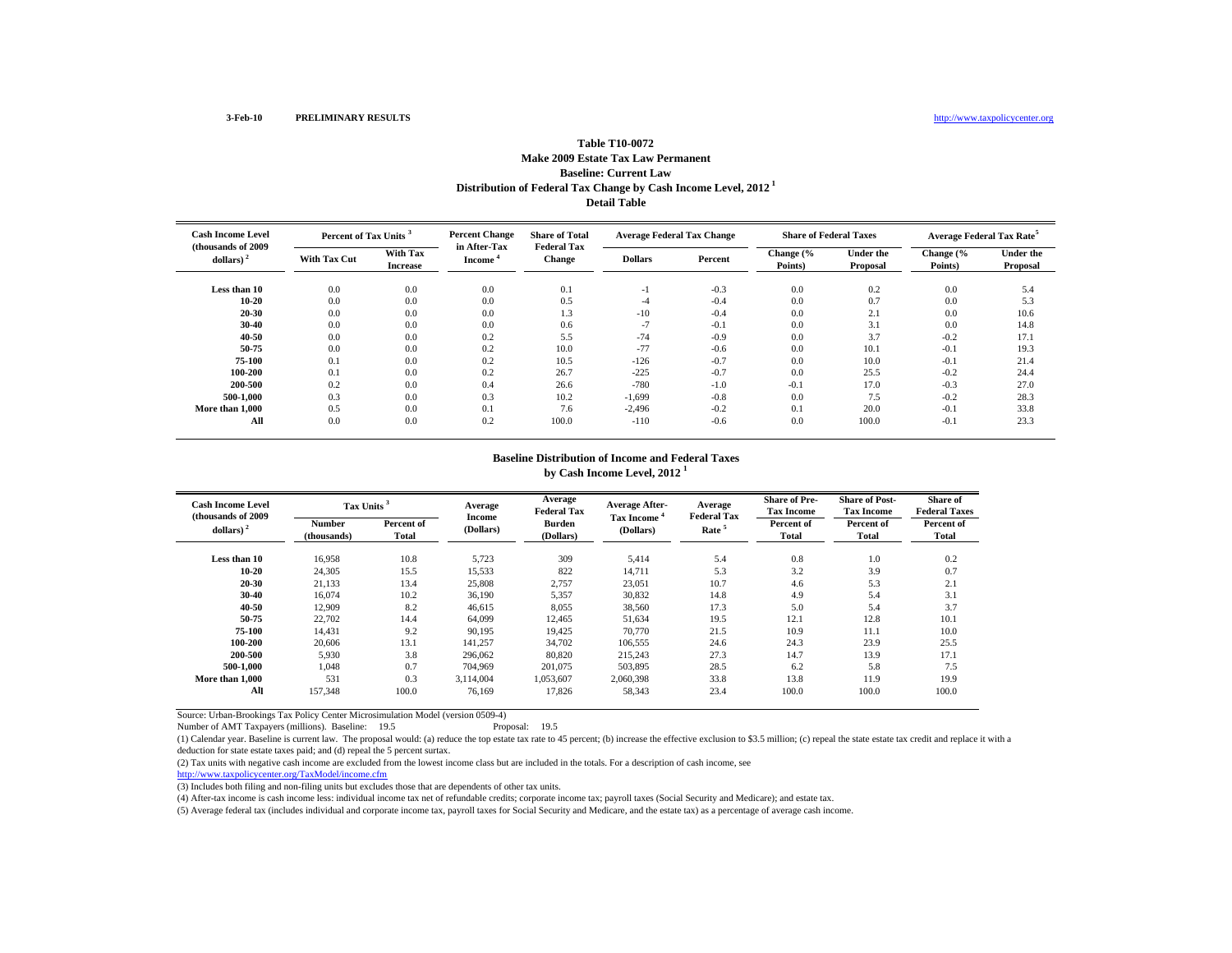## **Distribution of Federal Tax Change by Cash Income Level, 2012 <sup>1</sup> Detail Table - Single Tax Units Table T10-0072Make 2009 Estate Tax Law Permanent Baseline: Current Law**

| <b>Cash Income Level</b><br>(thousands of 2009) |                     | Percent of Tax Units <sup>3</sup> |                                         | <b>Share of Total</b><br><b>Federal Tax</b> | <b>Average Federal Tax Change</b> |         | <b>Share of Federal Taxes</b> |                              | Average Federal Tax Rate <sup>5</sup> |                              |
|-------------------------------------------------|---------------------|-----------------------------------|-----------------------------------------|---------------------------------------------|-----------------------------------|---------|-------------------------------|------------------------------|---------------------------------------|------------------------------|
| dollars) $^{2}$                                 | <b>With Tax Cut</b> | With Tax<br><b>Increase</b>       | <b>After-Tax</b><br>Income <sup>®</sup> | <b>Change</b>                               | <b>Dollars</b>                    | Percent | Change (%<br>Points)          | <b>Under the</b><br>Proposal | Change (%<br>Points)                  | <b>Under the</b><br>Proposal |
| Less than 10                                    | 0.0                 | 0.0                               | 0.0                                     | 0.1                                         | - 1                               | $-0.2$  | 0.0                           | 0.9                          | 0.0                                   | 8.5                          |
| $10 - 20$                                       | 0.0                 | 0.0                               | 0.0                                     | 0.5                                         | $-5$                              | $-0.3$  | 0.1                           | 3.0                          | 0.0                                   | 9.0                          |
| $20 - 30$                                       | 0.0                 | 0.0                               | 0.1                                     | 1.2                                         | $-15$                             | $-0.4$  | 0.1                           | 6.1                          | $-0.1$                                | 14.4                         |
| $30 - 40$                                       | 0.0                 | 0.0                               | 0.0                                     | 0.5                                         | $-9$                              | $-0.1$  | 0.2                           | 7.4                          | 0.0                                   | 18.4                         |
| 40-50                                           | 0.1                 | 0.0                               | 0.4                                     | 6.3                                         | $-153$                            | $-1.6$  | 0.0                           | 8.3                          | $-0.3$                                | 20.1                         |
| 50-75                                           | 0.1                 | 0.0                               | 0.4                                     | 11.4                                        | $-190$                            | $-1.3$  | 0.2                           | 18.6                         | $-0.3$                                | 22.7                         |
| 75-100                                          | 0.2                 | 0.0                               | 0.7                                     | 11.6                                        | $-473$                            | $-2.1$  | 0.0                           | 11.9                         | $-0.5$                                | 25.2                         |
| 100-200                                         | 0.4                 | 0.0                               | 1.3                                     | 29.3                                        | $-1,271$                          | $-3.4$  | $-0.2$                        | 17.9                         | $-0.9$                                | 26.2                         |
| 200-500                                         | 1.0                 | 0.0                               | 2.3                                     | 25.8                                        | $-4,810$                          | $-5.5$  | $-0.3$                        | 9.5                          | $-1.6$                                | 27.4                         |
| 500-1.000                                       | 1.2                 | 0.0                               | 2.0                                     | 8.8                                         | $-9,328$                          | $-4.2$  | $-0.1$                        | 4.3                          | $-1.3$                                | 30.3                         |
| More than 1,000                                 | 1.6                 | 0.1                               | 0.5                                     | 4.5                                         | $-8,793$                          | $-0.8$  | 0.2                           | 11.9                         | $-0.3$                                | 36.4                         |
| All                                             | 0.1                 | 0.0                               | 0.6                                     | 100.0                                       | $-213$                            | $-2.1$  | 0.0                           | 100.0                        | $-0.5$                                | 22.4                         |

#### **Baseline Distribution of Income and Federal Taxes by Cash Income Level, 2012 <sup>1</sup>**

| <b>Cash Income Level</b><br>(thousands of 2009) |                              | Tax Units <sup>3</sup> |                            | Average<br><b>Federal Tax</b> | <b>Average After-</b>                | Average<br><b>Federal Tax</b> | <b>Share of Pre-</b><br><b>Tax Income</b> | <b>Share of Post-</b><br><b>Tax Income</b> | Share of<br><b>Federal Taxes</b> |
|-------------------------------------------------|------------------------------|------------------------|----------------------------|-------------------------------|--------------------------------------|-------------------------------|-------------------------------------------|--------------------------------------------|----------------------------------|
| dollars) $2$                                    | <b>Number</b><br>(thousands) | Percent of<br>Total    | <b>Income</b><br>(Dollars) | <b>Burden</b><br>(Dollars)    | Tax Income <sup>4</sup><br>(Dollars) | Rate <sup>5</sup>             | Percent of<br>Total                       | Percent of<br>Total                        | Percent of<br>Total              |
| Less than 10                                    | 12,161                       | 17.6                   | 5,710                      | 484                           | 5,227                                | 8.5                           | 2.3                                       | 2.7                                        | 0.9                              |
| 10-20                                           | 14.889                       | 21.6                   | 15,384                     | 1,391                         | 13,993                               | 9.0                           | 7.6                                       | 8.9                                        | 3.0                              |
| $20 - 30$                                       | 11,204                       | 16.3                   | 25,667                     | 3,718                         | 21,949                               | 14.5                          | 9.5                                       | 10.6                                       | 6.0                              |
| $30 - 40$                                       | 7,555                        | 11.0                   | 36,120                     | 6,658                         | 29,462                               | 18.4                          | 9.0                                       | 9.6                                        | 7.3                              |
| $40 - 50$                                       | 6,018                        | 8.7                    | 46,555                     | 9,528                         | 37,027                               | 20.5                          | 9.3                                       | 9.6                                        | 8.3                              |
| 50-75                                           | 8.766                        | 12.7                   | 63,234                     | 14.546                        | 48.688                               | 23.0                          | 18.3                                      | 18.3                                       | 18.4                             |
| 75-100                                          | 3,599                        | 5.2                    | 89,193                     | 22,933                        | 66,260                               | 25.7                          | 10.6                                      | 10.2                                       | 11.9                             |
| 100-200                                         | 3,384                        | 4.9                    | 137,406                    | 37,216                        | 100,190                              | 27.1                          | 15.4                                      | 14.5                                       | 18.2                             |
| 200-500                                         | 787                          | 1.1                    | 300,163                    | 86,955                        | 213,208                              | 29.0                          | 7.8                                       | 7.2                                        | 9.9                              |
| 500-1.000                                       | 138                          | 0.2                    | 697,814                    | 220.611                       | 477.203                              | 31.6                          | 3.2                                       | 2.8                                        | 4.4                              |
| More than 1.000                                 | 75                           | 0.1                    | 2.972.435                  | 1.090.072                     | 1,882,363                            | 36.7                          | 7.3                                       | 6.0                                        | 11.8                             |
| All                                             | 68.932                       | 100.0                  | 43,878                     | 10.053                        | 33,825                               | 22.9                          | 100.0                                     | 100.0                                      | 100.0                            |

Source: Urban-Brookings Tax Policy Center Microsimulation Model (version 0509-4)

(1) Calendar year. Baseline is current law. The proposal would: (a) reduce the top estate tax rate to 45 percent; (b) increase the effective exclusion to \$3.5 million; (c) repeal the state estate tax credit and replace it deduction for state estate taxes paid; and (d) repeal the 5 percent surtax.

(2) Tax units with negative cash income are excluded from the lowest income class but are included in the totals. For a description of cash income, see

http://www.taxpolicycenter.org/TaxModel/income.cfm

(3) Includes both filing and non-filing units but excludes those that are dependents of other tax units.

(4) After-tax income is cash income less: individual income tax net of refundable credits; corporate income tax; payroll taxes (Social Security and Medicare); and estate tax.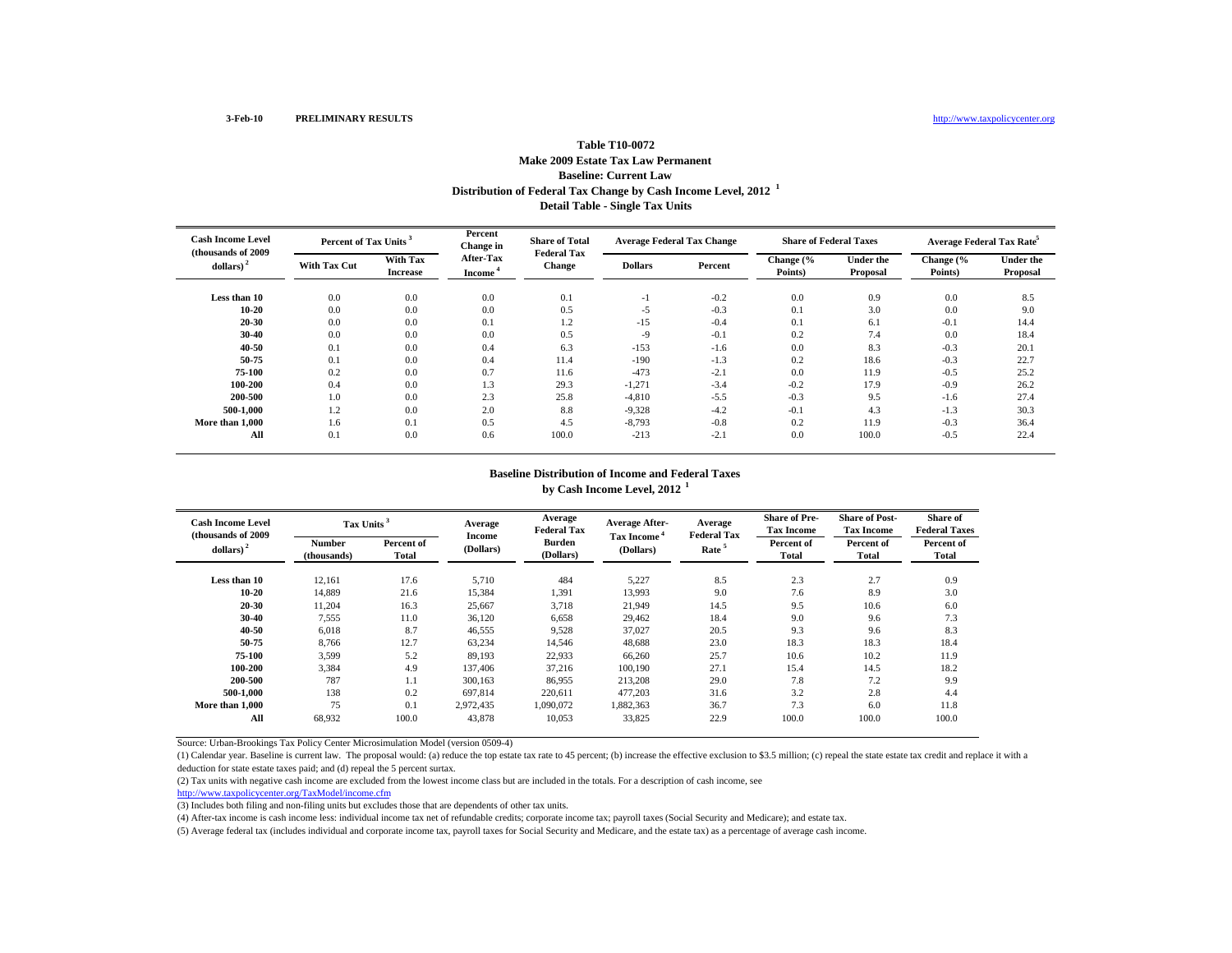## **Distribution of Federal Tax Change by Cash Income Level, 2012 <sup>1</sup> Detail Table - Married Tax Units Filing Jointly Table T10-0072Make 2009 Estate Tax Law Permanent Baseline: Current Law**

| <b>Cash Income Level</b><br>(thousands of 2009) |              | Percent of Tax Units <sup>3</sup> |                                         | <b>Share of Total</b><br><b>Federal Tax</b> | <b>Average Federal Tax Change</b> |         | <b>Share of Federal Taxes</b> |                              | Average Federal Tax Rate <sup>5</sup> |                              |
|-------------------------------------------------|--------------|-----------------------------------|-----------------------------------------|---------------------------------------------|-----------------------------------|---------|-------------------------------|------------------------------|---------------------------------------|------------------------------|
| dollars) $^{2}$                                 | With Tax Cut | With Tax<br><b>Increase</b>       | <b>After-Tax</b><br>Income <sup>-</sup> | Change                                      | <b>Dollars</b>                    | Percent | Change (%<br>Points)          | <b>Under the</b><br>Proposal | Change (%<br>Points)                  | <b>Under the</b><br>Proposal |
| Less than 10                                    | 0.0          | 0.0                               | 0.0                                     | 0.2                                         | $-2$                              | $-0.8$  | 0.0                           | 0.0                          | 0.0                                   | 5.2                          |
| $10 - 20$                                       | 0.0          | 0.0                               | 0.0                                     | 0.6                                         | -4                                | $-0.7$  | 0.0                           | 0.1                          | 0.0                                   | 3.4                          |
| $20 - 30$                                       | 0.0          | 0.0                               | 0.0                                     | 1.9                                         | $-9$                              | $-0.5$  | 0.0                           | 0.5                          | 0.0                                   | 6.9                          |
| $30 - 40$                                       | 0.0          | 0.0                               | 0.0                                     | 1.6                                         | -9                                | $-0.2$  | 0.0                           | 0.9                          | 0.0                                   | 10.1                         |
| $40 - 50$                                       | 0.0          | 0.0                               | 0.0                                     | 1.0                                         | -6                                | $-0.1$  | 0.0                           | 1.3                          | 0.0                                   | 12.6                         |
| 50-75                                           | 0.0          | 0.0                               | 0.0                                     | 2.1                                         | $-5$                              | $-0.1$  | 0.0                           | 5.5                          | 0.0                                   | 16.1                         |
| 75-100                                          | 0.0          | 0.0                               | 0.0                                     | 3.4                                         | $-9$                              | $-0.1$  | 0.0                           | 8.6                          | 0.0                                   | 19.6                         |
| 100-200                                         | 0.0          | 0.0                               | 0.0                                     | 11.0                                        | $-16$                             | $-0.1$  | 0.0                           | 29.4                         | 0.0                                   | 24.0                         |
| 200-500                                         | 0.1          | 0.0                               | 0.1                                     | 31.1                                        | $-151$                            | $-0.2$  | 0.0                           | 20.9                         | $-0.1$                                | 27.0                         |
| 500-1.000                                       | 0.2          | 0.0                               | 0.1                                     | 19.8                                        | $-542$                            | $-0.3$  | 0.0                           | 9.2                          | $-0.1$                                | 28.0                         |
| More than 1,000                                 | 0.3          | 0.0                               | 0.1                                     | 26.4                                        | $-1,455$                          | $-0.1$  | 0.0                           | 23.6                         | $-0.1$                                | 33.3                         |
| All                                             | 0.0          | 0.0                               | 0.0                                     | 100.0                                       | $-39$                             | $-0.1$  | 0.0                           | 100.0                        | 0.0                                   | 24.4                         |

#### **Baseline Distribution of Income and Federal Taxes by Cash Income Level, 2012 <sup>1</sup>**

| <b>Cash Income Level</b><br>(thousands of 2009) | Tax Units <sup>3</sup>       |                     | Average             | Average<br><b>Federal Tax</b> | <b>Average After-</b>                | Average<br><b>Federal Tax</b> | <b>Share of Pre-</b><br><b>Tax Income</b> | <b>Share of Post-</b><br><b>Tax Income</b> | Share of<br><b>Federal Taxes</b> |
|-------------------------------------------------|------------------------------|---------------------|---------------------|-------------------------------|--------------------------------------|-------------------------------|-------------------------------------------|--------------------------------------------|----------------------------------|
| dollars) $2$                                    | <b>Number</b><br>(thousands) | Percent of<br>Total | Income<br>(Dollars) | <b>Burden</b><br>(Dollars)    | Tax Income <sup>*</sup><br>(Dollars) | Rate <sup>5</sup>             | Percent of<br>Total                       | Percent of<br>Total                        | Percent of<br><b>Total</b>       |
| Less than 10                                    | 2,172                        | 3.5                 | 4,766               | 251                           | 4,515                                | 5.3                           | 0.1                                       | 0.2                                        | 0.0                              |
| 10-20                                           | 4,097                        | 6.7                 | 16,031              | 552                           | 15,479                               | 3.4                           | 0.9                                       | 1.1                                        | 0.1                              |
| $20 - 30$                                       | 4,842                        | 7.9                 | 25,959              | 1,798                         | 24,161                               | 6.9                           | 1.6                                       | 2.0                                        | 0.5                              |
| $30 - 40$                                       | 4,391                        | 7.2                 | 36,302              | 3,662                         | 32,640                               | 10.1                          | 2.1                                       | 2.5                                        | 0.9                              |
| 40-50                                           | 4,095                        | 6.7                 | 46,760              | 5,916                         | 40,844                               | 12.7                          | 2.5                                       | 2.9                                        | 1.3                              |
| 50-75                                           | 9,883                        | 16.1                | 65,241              | 10,508                        | 54,734                               | 16.1                          | 8.3                                       | 9.3                                        | 5.5                              |
| 75-100                                          | 9.149                        | 14.9                | 90.792              | 17.815                        | 72.977                               | 19.6                          | 10.7                                      | 11.4                                       | 8.6                              |
| 100-200                                         | 16.193                       | 26.4                | 142,545             | 34.223                        | 108.322                              | 24.0                          | 29.9                                      | 30.0                                       | 29.3                             |
| 200-500                                         | 4,941                        | 8.1                 | 295,420             | 79,908                        | 215,512                              | 27.1                          | 18.9                                      | 18.2                                       | 20.9                             |
| 500-1.000                                       | 876                          | 1.4                 | 706,519             | 198,277                       | 508,242                              | 28.1                          | 8.0                                       | 7.6                                        | 9.2                              |
| More than 1.000                                 | 435                          | 0.7                 | 3,075,014           | 1,025,157                     | 2,049,857                            | 33.3                          | 17.3                                      | 15.3                                       | 23.6                             |
| All                                             | 61,357                       | 100.0               | 126,020             | 30.803                        | 95.217                               | 24.4                          | 100.0                                     | 100.0                                      | 100.0                            |

Source: Urban-Brookings Tax Policy Center Microsimulation Model (version 0509-4)

(1) Calendar year. Baseline is current law. The proposal would: (a) reduce the top estate tax rate to 45 percent; (b) increase the effective exclusion to \$3.5 million; (c) repeal the state estate tax credit and replace it deduction for state estate taxes paid; and (d) repeal the 5 percent surtax.

(2) Tax units with negative cash income are excluded from the lowest income class but are included in the totals. For a description of cash income, see

http://www.taxpolicycenter.org/TaxModel/income.cfm

(3) Includes both filing and non-filing units but excludes those that are dependents of other tax units.

(4) After-tax income is cash income less: individual income tax net of refundable credits; corporate income tax; payroll taxes (Social Security and Medicare); and estate tax.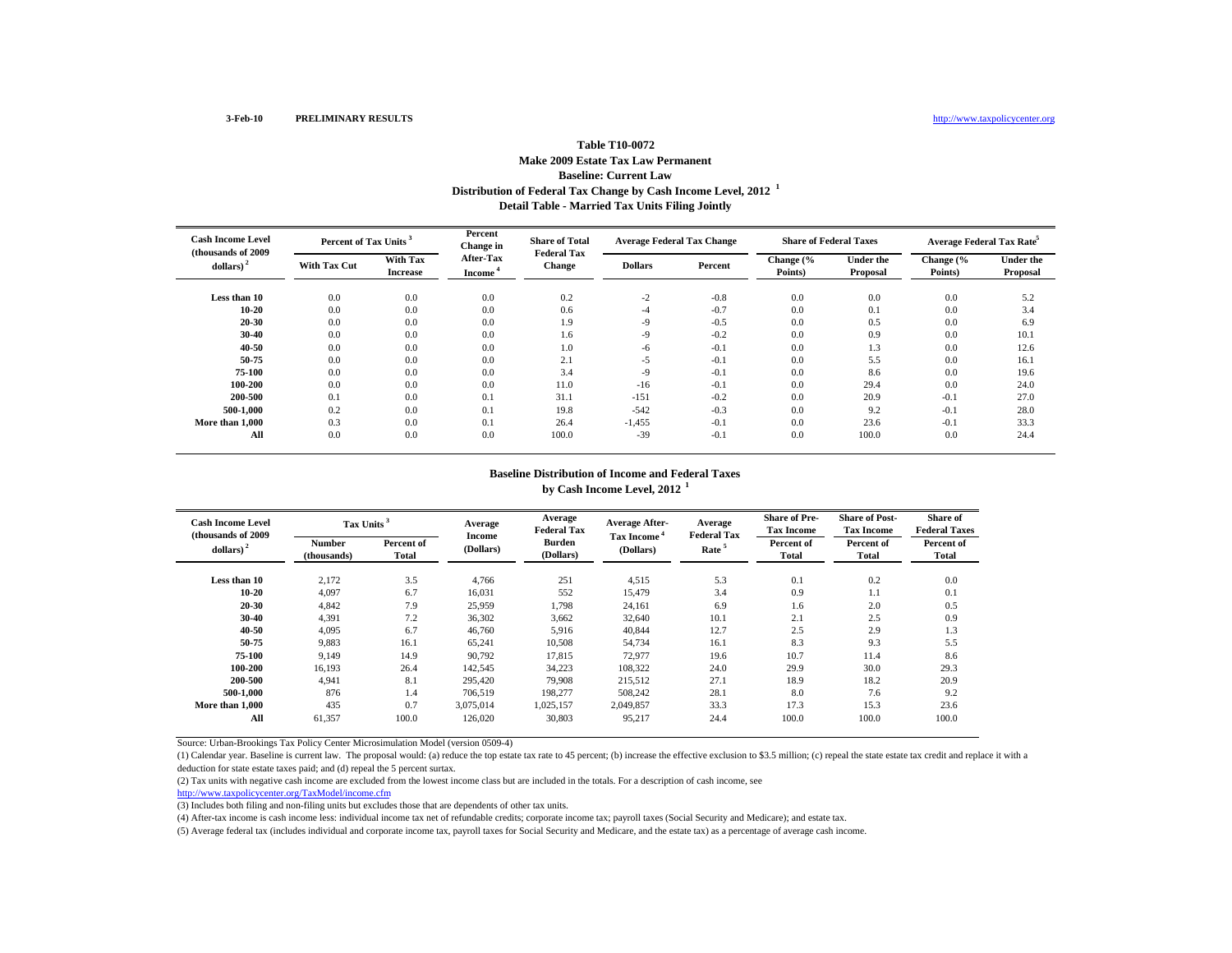### **Distribution of Federal Tax Change by Cash Income Level, 2012 <sup>1</sup> Detail Table - Head of Household Tax UnitsTable T10-0072Make 2009 Estate Tax Law Permanent Baseline: Current Law**

| <b>Cash Income Level</b><br>(thousands of 2009) |              | Percent of Tax Units <sup>3</sup> |                                         | <b>Share of Total</b><br><b>Federal Tax</b> | <b>Average Federal Tax Change</b> |         | <b>Share of Federal Taxes</b> |                              | Average Federal Tax Rate <sup>5</sup> |                              |
|-------------------------------------------------|--------------|-----------------------------------|-----------------------------------------|---------------------------------------------|-----------------------------------|---------|-------------------------------|------------------------------|---------------------------------------|------------------------------|
| dollars) $^{2}$                                 | With Tax Cut | With Tax<br><b>Increase</b>       | <b>After-Tax</b><br>Income <sup>®</sup> | Change                                      | <b>Dollars</b>                    | Percent | Change (%<br>Points)          | <b>Under the</b><br>Proposal | Change (%<br>Points)                  | <b>Under the</b><br>Proposal |
| Less than 10                                    | 0.0          | 0.0                               | 0.0                                     | 0.1                                         | $\mathbf{0}$                      | 0.0     | 0.0                           | $-0.8$                       | 0.0                                   | $-7.7$                       |
| $10 - 20$                                       | 0.0          | 0.0                               | 0.0                                     | 0.4                                         | $\Omega$                          | 0.0     | 0.0                           | $-2.3$                       | 0.0                                   | $-4.8$                       |
| $20 - 30$                                       | 0.0          | 0.0                               | 0.0                                     | 0.3                                         | $\Omega$                          | 0.0     | 0.0                           | 3.8                          | 0.0                                   | 5.1                          |
| $30 - 40$                                       | 0.0          | 0.0                               | 0.0                                     | 1.7                                         | $-1$                              | 0.0     | 0.0                           | 10.3                         | 0.0                                   | 12.5                         |
| $40 - 50$                                       | 0.0          | 0.0                               | 0.0                                     | 2.3                                         | $-2$                              | 0.0     | 0.0                           | 11.4                         | 0.0                                   | 16.5                         |
| 50-75                                           | 0.0          | 0.0                               | 0.0                                     | 9.3                                         | $-7$                              | $-0.1$  | 0.0                           | 26.6                         | 0.0                                   | 19.6                         |
| 75-100                                          | 0.0          | 0.0                               | 0.0                                     | 15.0                                        | $-29$                             | $-0.1$  | 0.0                           | 17.0                         | 0.0                                   | 22.7                         |
| 100-200                                         | 0.0          | 0.0                               | 0.1                                     | 26.6                                        | $-81$                             | $-0.2$  | 0.0                           | 17.6                         | $-0.1$                                | 25.0                         |
| 200-500                                         | 0.1          | 0.0                               | 0.2                                     | 28.3                                        | $-506$                            | $-0.7$  | 0.0                           | 6.9                          | $-0.2$                                | 25.7                         |
| 500-1.000                                       | 0.1          | 0.0                               | 0.2                                     | 6.7                                         | $-748$                            | $-0.4$  | 0.0                           | 2.6                          | $-0.1$                                | 26.6                         |
| More than 1,000                                 | 0.4          | 0.0                               | 0.1                                     | 9.1                                         | $-2,243$                          | $-0.2$  | 0.0                           | 6.7                          | $-0.1$                                | 34.1                         |
| All                                             | 0.0          | 0.0                               | 0.0                                     | 100.0                                       | $-11$                             | $-0.2$  | 0.0                           | 100.0                        | 0.0                                   | 16.1                         |

#### **Baseline Distribution of Income and Federal Taxes by Cash Income Level, 2012 <sup>1</sup>**

| <b>Cash Income Level</b><br>(thousands of 2009) | Tax Units <sup>3</sup>       |                     | Average<br>Income   | Average<br><b>Federal Tax</b> | <b>Average After-</b>                | Average<br><b>Federal Tax</b> | <b>Share of Pre-</b><br><b>Tax Income</b> | <b>Share of Post-</b><br><b>Tax Income</b> | <b>Share of</b><br><b>Federal Taxes</b> |
|-------------------------------------------------|------------------------------|---------------------|---------------------|-------------------------------|--------------------------------------|-------------------------------|-------------------------------------------|--------------------------------------------|-----------------------------------------|
| dollars) $2$                                    | <b>Number</b><br>(thousands) | Percent of<br>Total | (Dollars)           | <b>Burden</b><br>(Dollars)    | Tax Income <sup>4</sup><br>(Dollars) | Rate <sup>5</sup>             | Percent of<br>Total                       | Percent of<br>Total                        | Percent of<br>Total                     |
| Less than 10                                    | 2,483                        | 10.1                | 6,647               | $-514$                        | 7,161                                | $-7.7$                        | 1.6                                       | 2.1                                        | $-0.8$                                  |
| 10-20<br>$20 - 30$                              | 5,029<br>4,757               | 20.5<br>19.4        | 15,579<br>25,971    | $-740$<br>1,316               | 16,319<br>24,655                     | $-4.8$<br>5.1                 | 7.6<br>12.1                               | 9.6<br>13.6                                | $-2.3$<br>3.8                           |
| $30 - 40$                                       | 3,767                        | 15.4                | 36,157              | 4,516                         | 31,641                               | 12.5                          | 13.3                                      | 13.9                                       | 10.3                                    |
| 40-50<br>50-75                                  | 2,449<br>3,559               | 10.0<br>14.5        | 46,569<br>63,082    | 7,696<br>12,367               | 38,873<br>50,716                     | 16.5<br>19.6                  | 11.1<br>21.9                              | 11.1<br>21.0                               | 11.4<br>26.6                            |
| 75-100                                          | 1.389                        | 5.7                 | 89.214              | 20,260                        | 68.953                               | 22.7                          | 12.1                                      | 11.1                                       | 17.0                                    |
| 100-200<br>200-500                              | 877<br>150                   | 3.6<br>0.6          | 132,993<br>294,130  | 33,272<br>75,988              | 99.721<br>218,142                    | 25.0<br>25.8                  | 11.4<br>4.3                               | 10.2<br>3.8                                | 17.7<br>6.9                             |
| 500-1.000                                       | 24                           | 0.1                 | 686,382             | 183,071                       | 503,311                              | 26.7                          | 1.6                                       | 1.4                                        | 2.6                                     |
| More than 1,000<br>All                          | 11<br>24,547                 | 0.0<br>100.0        | 2,985,055<br>41,760 | 1,019,602<br>6.738            | 1,965,454<br>35,022                  | 34.2<br>16.1                  | 3.2<br>100.0                              | 2.5<br>100.0                               | 6.7<br>100.0                            |

Source: Urban-Brookings Tax Policy Center Microsimulation Model (version 0509-4)

(1) Calendar year. Baseline is current law. The proposal would: (a) reduce the top estate tax rate to 45 percent; (b) increase the effective exclusion to \$3.5 million; (c) repeal the state estate tax credit and replace it deduction for state estate taxes paid; and (d) repeal the 5 percent surtax.

(2) Tax units with negative cash income are excluded from the lowest income class but are included in the totals. For a description of cash income, see

http://www.taxpolicycenter.org/TaxModel/income.cfm

(3) Includes both filing and non-filing units but excludes those that are dependents of other tax units.

(4) After-tax income is cash income less: individual income tax net of refundable credits; corporate income tax; payroll taxes (Social Security and Medicare); and estate tax.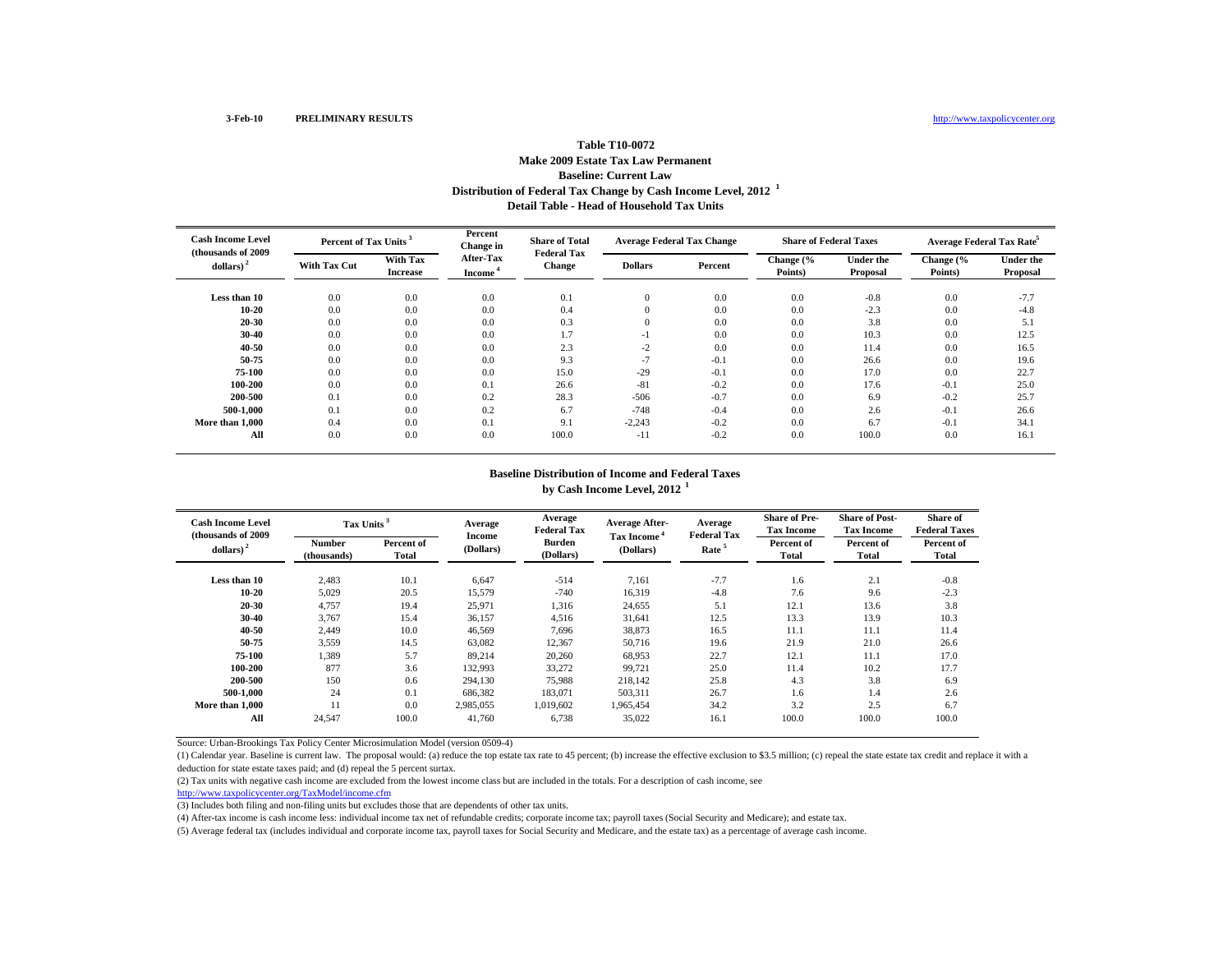# **Distribution of Federal Tax Change by Cash Income Level, 2012 1 Detail Table - Tax Units with Children Table T10-0072 Make 2009 Estate Tax Law Permanent Baseline: Current Law**

| <b>Cash Income Level</b><br>(thousands of 2009) | Percent of Tax Units <sup>3</sup> |                             | <b>Percent Change</b><br>in After-Tax | <b>Share of Total</b><br><b>Federal Tax</b> | <b>Average Federal Tax Change</b> |         | <b>Share of Federal Taxes</b> |                              | Average Federal Tax Rate <sup>5</sup> |                              |
|-------------------------------------------------|-----------------------------------|-----------------------------|---------------------------------------|---------------------------------------------|-----------------------------------|---------|-------------------------------|------------------------------|---------------------------------------|------------------------------|
| dollars) $2$                                    | <b>With Tax Cut</b>               | With Tax<br><b>Increase</b> | Income <sup>®</sup>                   | <b>Change</b>                               | <b>Dollars</b>                    | Percent | Change (%<br>Points)          | <b>Under the</b><br>Proposal | Change (%<br>Points)                  | <b>Under the</b><br>Proposal |
| Less than 10                                    | 0.0                               | 0.0                         | 0.0                                   | 0.0                                         | 0                                 | 0.0     | 0.0                           | $-0.2$                       | 0.0                                   | $-11.3$                      |
| 10-20                                           | 0.0                               | 0.0                         | 0.0                                   | 0.1                                         | 0                                 | 0.0     | 0.0                           | $-0.7$                       | 0.0                                   | $-8.2$                       |
| 20-30                                           | 0.0                               | 0.0                         | 0.0                                   | 0.3                                         | 0                                 | 0.0     | 0.0                           | 0.4                          | 0.0                                   | 3.2                          |
| 30-40                                           | 0.0                               | 0.0                         | 0.0                                   | 1.2                                         | -1                                | 0.0     | 0.0                           | 1.8                          | 0.0                                   | 11.4                         |
| 40-50                                           | 0.0                               | 0.0                         | 0.0                                   | 0.9                                         | -1                                | 0.0     | 0.0                           | 2.6                          | 0.0                                   | 15.7                         |
| 50-75                                           | 0.0                               | 0.0                         | 0.0                                   | 4.1                                         | $-3$                              | 0.0     | 0.0                           | 8.0                          | 0.0                                   | 18.4                         |
| 75-100                                          | 0.0                               | 0.0                         | 0.0                                   | 11.0                                        | $-11$                             | $-0.1$  | 0.0                           | 10.1                         | 0.0                                   | 21.0                         |
| 100-200                                         | 0.0                               | 0.0                         | 0.0                                   | 14.1                                        | $-9$                              | 0.0     | 0.0                           | 29.2                         | 0.0                                   | 24.4                         |
| 200-500                                         | 0.0                               | 0.0                         | 0.0                                   | 30.7                                        | $-66$                             | $-0.1$  | 0.0                           | 20.2                         | 0.0                                   | 27.6                         |
| 500-1.000                                       | 0.1                               | 0.0                         | 0.1                                   | 18.2                                        | $-246$                            | $-0.1$  | 0.0                           | 8.4                          | 0.0                                   | 29.7                         |
| More than 1.000                                 | 0.1                               | 0.0                         | 0.0                                   | 18.8                                        | $-544$                            | $-0.1$  | 0.0                           | 20.1                         | 0.0                                   | 34.7                         |
| All                                             | 0.0                               | 0.0                         | 0.0                                   | 100.0                                       | $-12$                             | $-0.1$  | 0.0                           | 100.0                        | 0.0                                   | 23.6                         |

#### **Baseline Distribution of Income and Federal Taxes by Cash Income Level, 2012 <sup>1</sup>**

| <b>Cash Income Level</b><br>(thousands of 2009) | Tax Units <sup>3</sup>       |                     | Average             | Average<br><b>Federal Tax</b> | <b>Average After-</b><br>Tax Income | Average<br><b>Federal Tax</b> | <b>Share of Pre-</b><br><b>Tax Income</b> | <b>Share of Post-</b><br><b>Tax Income</b> | <b>Share of</b><br><b>Federal Taxes</b> |
|-------------------------------------------------|------------------------------|---------------------|---------------------|-------------------------------|-------------------------------------|-------------------------------|-------------------------------------------|--------------------------------------------|-----------------------------------------|
| dollars) $2$                                    | <b>Number</b><br>(thousands) | Percent of<br>Total | Income<br>(Dollars) | <b>Burden</b><br>(Dollars)    | (Dollars)                           | Rate <sup>5</sup>             | Percent of<br>Total                       | Percent of<br>Total                        | Percent of<br>Total                     |
| Less than 10                                    | 2,968                        | 6.0                 | 6,252               | $-706$                        | 6,958                               | $-11.3$                       | 0.4                                       | 0.6                                        | $-0.2$                                  |
| $10 - 20$                                       | 5,639                        | 11.5                | 15,769              | $-1,288$                      | 17,057                              | $-8.2$                        | 1.9                                       | 2.7                                        | $-0.7$                                  |
| 20-30                                           | 5,683                        | 11.6                | 25,918              | 827                           | 25,091                              | 3.2                           | 3.1                                       | 4.0                                        | 0.4                                     |
| 30-40                                           | 4,891                        | 10.0                | 36,161              | 4,128                         | 32,033                              | 11.4                          | 3.8                                       | 4.4                                        | 1.8                                     |
| 40-50                                           | 3,849                        | 7.8                 | 46,701              | 7,328                         | 39,373                              | 15.7                          | 3.8                                       | 4.2                                        | 2.6                                     |
| 50-75                                           | 7,425                        | 15.1                | 64,368              | 11,870                        | 52,498                              | 18.4                          | 10.2                                      | 10.9                                       | 8.0                                     |
| 75-100                                          | 5,841                        | 11.9                | 90,740              | 19,102                        | 71,638                              | 21.1                          | 11.3                                      | 11.7                                       | 10.1                                    |
| 100-200                                         | 9,319                        | 19.0                | 142,137             | 34,691                        | 107.447                             | 24.4                          | 28.2                                      | 27.9                                       | 29.2                                    |
| 200-500                                         | 2,750                        | 5.6                 | 293,742             | 81,104                        | 212,638                             | 27.6                          | 17.2                                      | 16.3                                       | 20.2                                    |
| 500-1.000                                       | 441                          | 0.9                 | 705,334             | 210,012                       | 495.322                             | 29.8                          | 6.6                                       | 6.1                                        | 8.4                                     |
| More than 1.000                                 | 206                          | 0.4                 | 3.105.769           | 1.077.968                     | 2.027.801                           | 34.7                          | 13.7                                      | 11.7                                       | 20.1                                    |
| All                                             | 49,155                       | 100.0               | 95,419              | 22,496                        | 72,923                              | 23.6                          | 100.0                                     | 100.0                                      | 100.0                                   |

Source: Urban-Brookings Tax Policy Center Microsimulation Model (version 0509-4)

Note: Tax units with children are those claiming an exemption for children at home or away from home.

(1) Calendar year. Baseline is current law. The proposal would: (a) reduce the top estate tax rate to 45 percent; (b) increase the effective exclusion to \$3.5 million; (c) repeal the state estate tax credit and replace it deduction for state estate taxes paid; and (d) repeal the 5 percent surtax.

(2) Tax units with negative cash income are excluded from the lowest income class but are included in the totals. For a description of cash income, see

http://www.taxpolicycenter.org/TaxModel/income.cfm

(3) Includes both filing and non-filing units but excludes those that are dependents of other tax units.

(4) After-tax income is cash income less: individual income tax net of refundable credits; corporate income tax; payroll taxes (Social Security and Medicare); and estate tax.